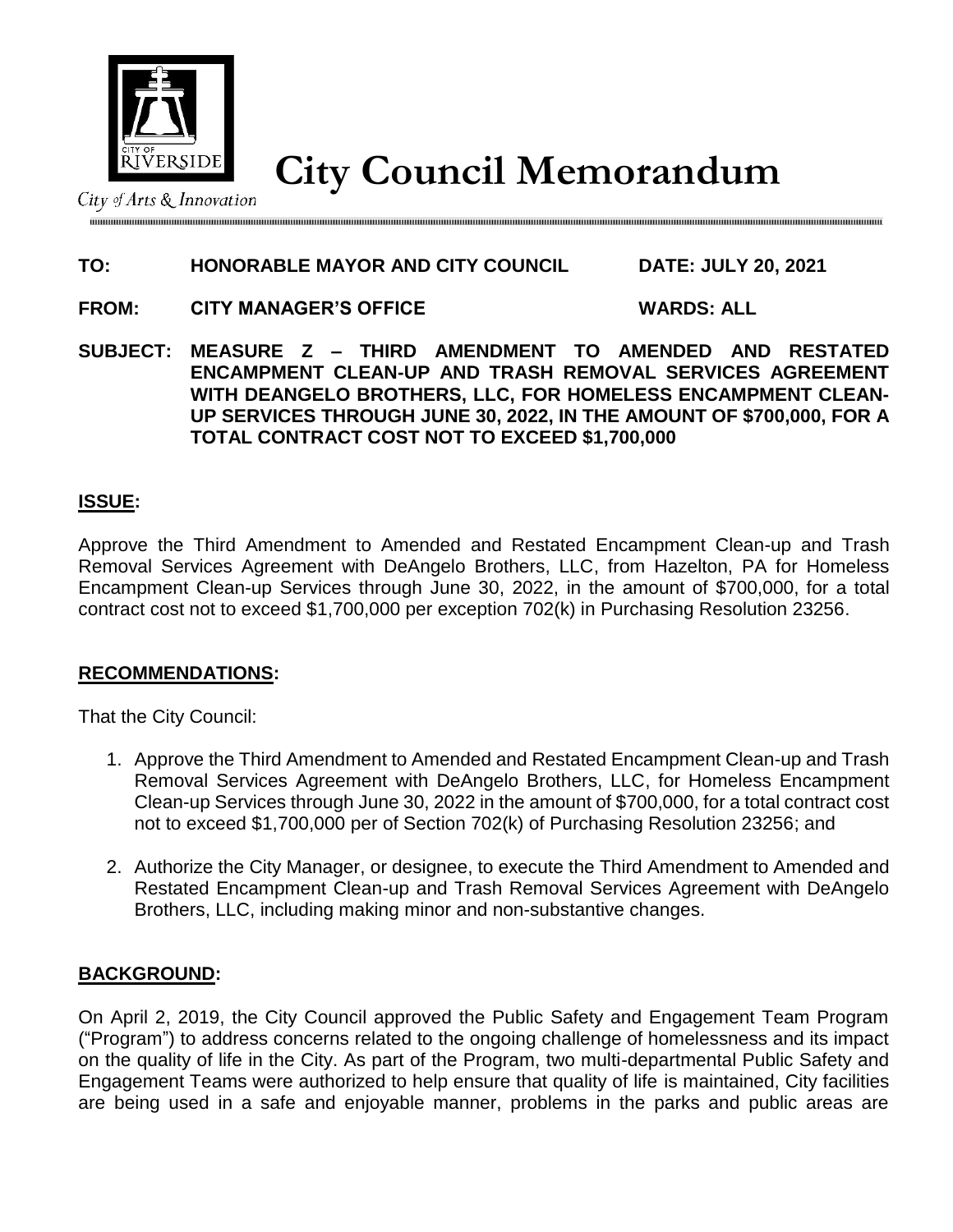addressed quickly and efficiently, and community members are behaving in accordance with applicable City codes and ordinances.

The teams receive specialized training related to homeless engagement, mental and public health, and consists of representatives from the following departments:

- Riverside Police Department (RPD)
- Code Enforcement Division Community and Economic Development Department (Code)
- Office of Homeless Solutions City Manager's Office
- Parks, Recreation, and Community Services Department (PRCSD)

Through the approval of this Program, a supplemental appropriation in the amount of \$3,451,126 was authorized by City Council from Measure Z to fund personnel and equipment for the two (2) Public Safety and Engagement Teams, including \$1,000,000 for homeless encampment clean-up services.

In support of the Public Safety and Engagement Team's operations, staff issued RFP No. 1900 on January 29, 2019, for a vendor to perform homeless encampment clean-up services in a manner consistent with the City's abatement procedures and in compliance with all applicable laws. Four proposals were received and DeAngelo Brothers, LLC ("Contractor" of "DBI") was selected as the most qualified bidder.

The original agreement term with the Contractor was for a six-week trial period beginning June 19, 2019, in an amount not to exceed \$50,000. Equipment, supplies, insurance, training and personnel were all provided by the Contractor while they worked alongside and under the direction of the Public Safety and Engagement Team.

On August 6, 2019, City Council approved an Amended and Restated Agreement to extend the contract through June 30, 2020, and to increase the compensation amount an additional \$250,000, for a total contract not to exceed \$300,000.

On March 17, 2020, the City Council approved the First Amendment to the Amended and Restated Encampment Clean-up and trash Removal Services Agreement with DBI, for Homeless Encampment Clean-up Services through December 31, 2020 in the amount of \$300,000, for a total contract cost not to exceed \$600,000 and Authorized the City Manager, or designee to execute the First Amendment.

On November 10, 2020, the City Council approved the Second Amendment to the Amended and Restated Encampment Clean-up and trash Removal Services Agreement with DBI for Homeless Encampment Clean-up Services through June 30, 2021, in the amount of \$400,000, for a total contract cost not to exceed \$1,000,000 and Authorized the City Manager, or designee to execute the Second Amendment.

### **DISCUSSION:**

DBI has provided responsive and quality service to the City; however, there is a continuing need for the services provided. The proposed amendment to the Agreement will continue services through